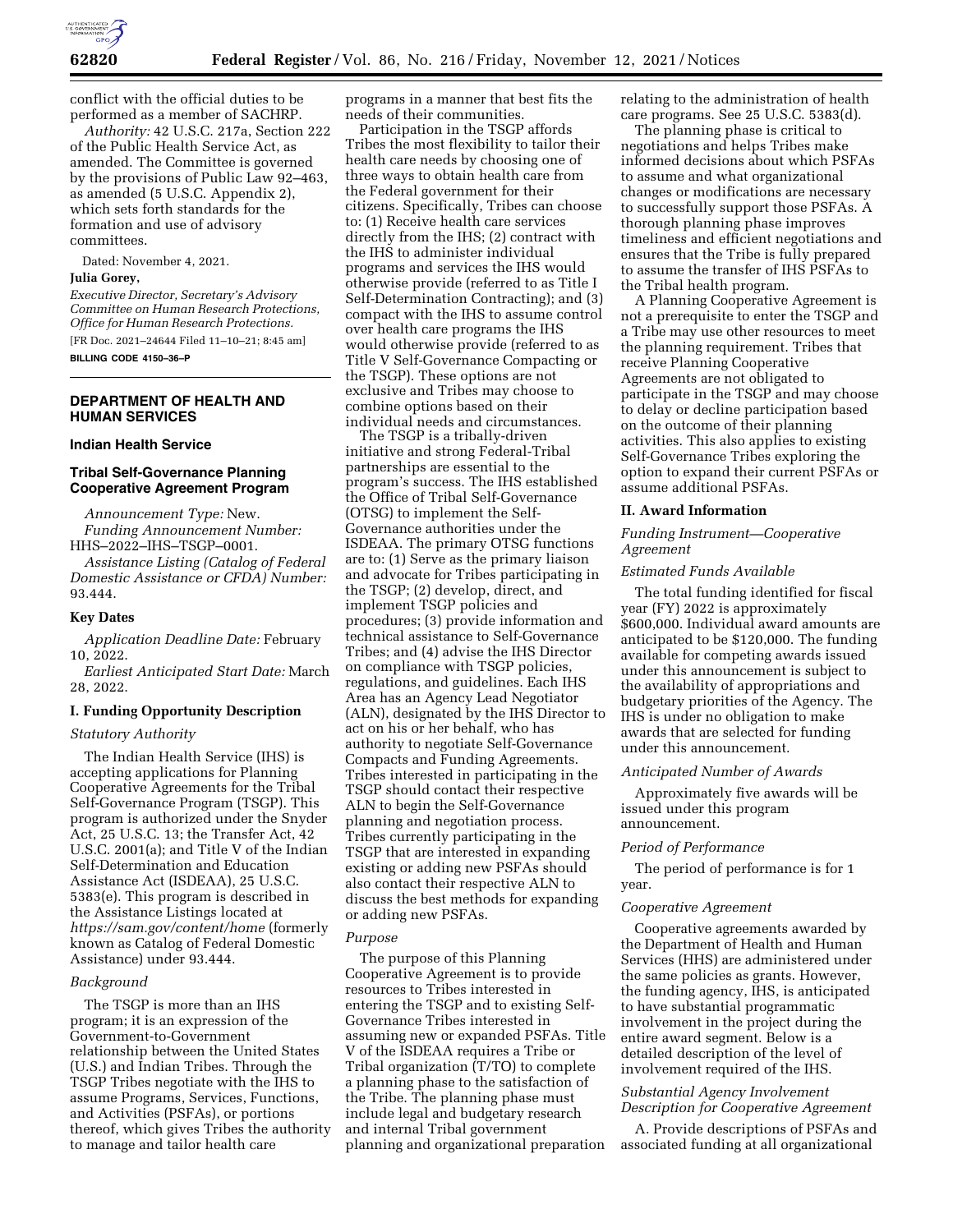levels (service unit, area, and headquarters) including funding formulas and methodologies related to determining Tribal shares.

B. Meet with Planning Cooperative Agreement recipients to provide program information and discuss methods currently used to manage and deliver health care.

C. Identify and provide statutes, regulations, and policies that provide authority for administering IHS programs.

D. Provide technical assistance on the IHS budget, Tribal shares, and other topics as needed.

# **III. Eligibility Information**

#### *1. Eligibility*

To be eligible for this opportunity, applicant must meet the following criteria:

• Applicant must be an ''Indian Tribe'' as defined in 25 U.S.C. 5304(e); a ''Tribal Organization'' as defined in 25 U.S.C.  $5304(1)$ ; or an "Inter-Tribal" Consortium'' as defined at 42 CFR 137.10. Please note that Tribes prohibited from contracting pursuant to the ISDEAA are not eligible. See section 424(a) of the Consolidated Appropriations Act, 2014, Public Law 113–76, as amended by section 428 of the Consolidated Appropriations Act, 2018, Public Law 115–141, and section 1201 of the Consolidated Appropriations Act, 2021, Public Law 116–260.

• Pursuant to 25 U.S.C. 5383(c)(1)(B), applicant must request participation in self-governance by resolution or other official action by the governing body of each Indian Tribe to be served. Note: If the applicant has already successfully completed the planning phase required and requested participation in the IHS Tribal Self-Governance Program by official Tribal action, then the applicant is not eligible for this funding opportunity.

• Pursuant to 25 U.S.C. 5383(c)(1)(C), applicant must demonstrate financial stability and financial management capability for 3 fiscal years.

Please see Section IV.2, Application and Submission Information, Content and Form Application Submission for details on required documentation. Meeting the eligibility criteria for a Planning Cooperative Agreement does not mean that a T/TO is eligible for participation in the IHS TSGP under Title V of the ISDEAA. See 25 U.S.C. 5383, 42 CFR 137.15–23. For additional information on the eligibility for the IHS TSGP, please visit the ''Eligibility and Funding'' page on the OTSG website located at *[http://www.ihs.gov/](http://www.ihs.gov/SelfGovernance) [SelfGovernance.](http://www.ihs.gov/SelfGovernance)* 

The program office will notify any applicants deemed ineligible.

*Note:* Please refer to Section IV.2 (Application and Submission Information/Subsection 2, Content and Form of Application Submission) for additional proof of applicant status documents required, such as Tribal Resolutions, proof of nonprofit status, etc.

# *2. Cost Sharing or Matching*

The IHS does not require matching funds or cost sharing for grants or cooperative agreements.

## *3. Other Requirements*

Applications with budget requests that exceed the highest dollar amount outlined under Section II Award Information, Estimated Funds Available, or exceed the period of performance outlined under Section II Award Information, Period of Performance, are considered not responsive and will not be reviewed. The Division of Grants Management (DGM) will notify the applicant.

#### Additional Required Documentation

#### Tribal Resolution

The DGM must receive an official, signed Tribal Resolution prior to issuing a Notice of Award (NoA) to any applicant selected for funding. An Indian T/TO that is proposing a project affecting another Indian Tribe must include resolutions from all affected Tribes to be served. However, if an official signed Tribal Resolution cannot be submitted with the application prior to the application deadline date, a draft Tribal Resolution must be submitted with the application by the deadline date in order for the application to be considered complete and eligible for review. The draft Tribal Resolution is not in lieu of the required signed resolution, but is acceptable until a signed resolution is received. If an application without a signed Tribal Resolution is selected for funding, the applicant will be contacted by the Grants Management Specialist (GMS) listed in this funding announcement and given 90 days to submit an official, signed Tribal Resolution to the GMS. If the signed Tribal Resolution is not received within 90 days, the award will be forfeited.

Tribes organized with a governing structure other than a Tribal council may submit an equivalent document commensurate with their governing organization.

#### **IV. Application and Submission Information**

## *1. Obtaining Application Materials*

The application package and detailed instructions for this announcement are available at *[https://www.Grants.gov.](https://www.Grants.gov)* 

Please direct questions regarding the application process to Mr. Paul Gettys at (301) 443–2114 or (301) 443–5204.

*2. Content and Form Application Submission* 

Mandatory documents for all applicants include:

• Abstract (one page) summarizing the project.

• Application forms:

1. SF–424, Application for Federal Assistance.

2. SF–424A, Budget Information— Non-Construction Programs.

3. SF–424B, Assurances—Non-Construction Programs.

• Project Narrative (not to exceed 10 pages). See Section IV.2.A, Project Narrative for instructions.

1. Background information on the organization.

2. Proposed scope of work, objectives, and activities that provide a description of what the applicant plans to accomplish.

• Budget Justification and Narrative (not to exceed five pages). See Section IV.2.B, Budget Narrative for instructions.

• One-page Timeframe Chart.

• Tribal Resolution(s), which must explicitly authorize participation in a Self-Governance Planning Cooperative Agreement.

• Letters of Support from organization's Board of Directors (optional).

• Biographical sketches for all Key Personnel.

• Contractor/Consultant resumes or qualifications and scope of work.

• Disclosure of Lobbying Activities (SF–LLL), if applicant conducts reportable lobbying.

• Certification Regarding Lobbying (GG-Lobbying Form).

• Copy of current Negotiated Indirect Cost rate (IDC) agreement (required in order to receive IDC).

• Organizational Chart (optional).

• Documentation sufficient to demonstrate financial stability and financial management capability for 3 fiscal years. The Indian Tribe must provide evidence that, for the 3 fiscal years prior to requesting participation in the TSGP, the Indian Tribe has had no uncorrected significant and material audit exceptions in the required annual audit of the Indian Tribe's Self-Determination Contracts or Self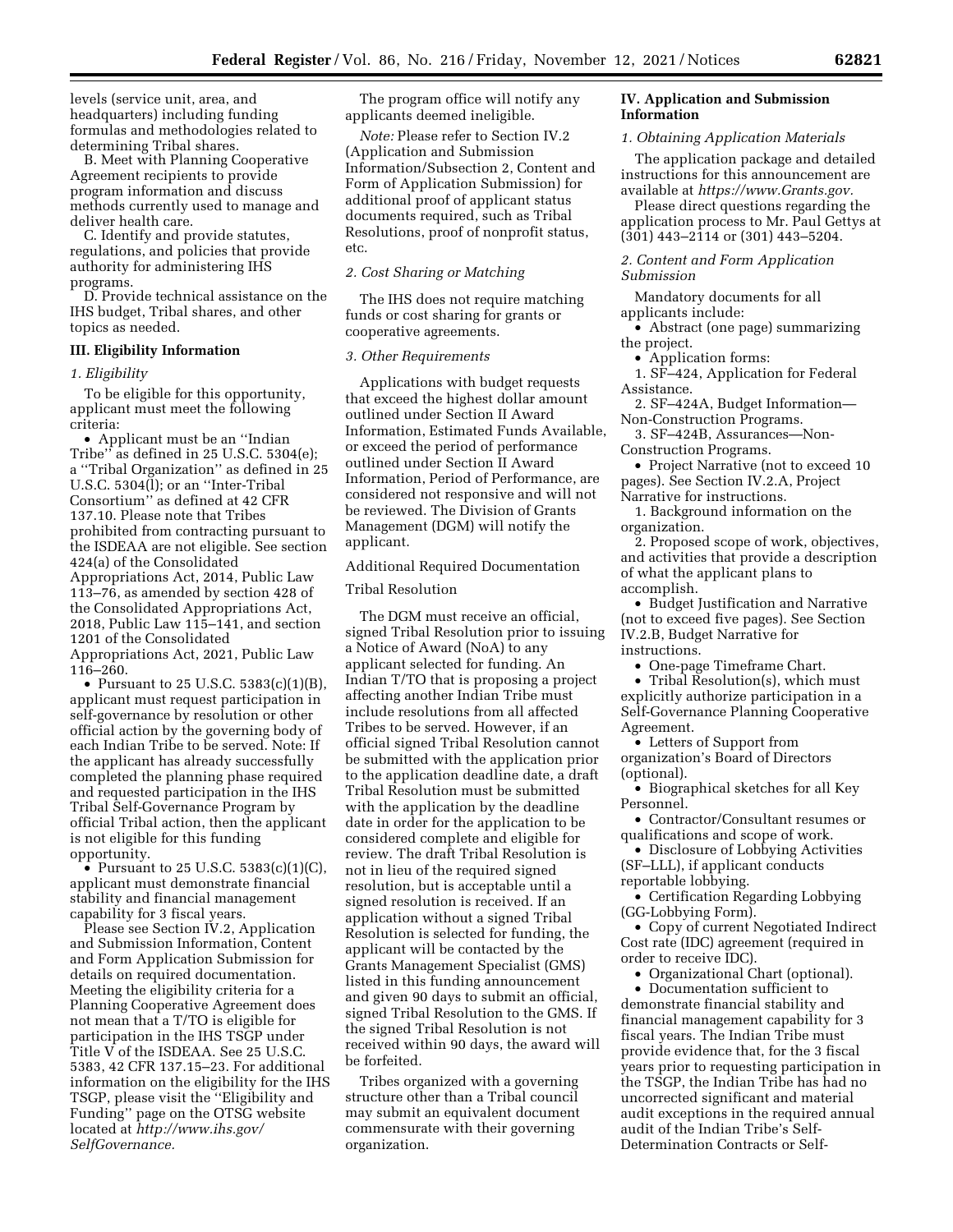Governance Funding Agreements with any Federal agency. See 25 U.S.C. 5383, 42 CFR 137.15–23. For T/TOs that expended \$500,000 or more in Federal awards, the OTSG shall retrieve the audits directly from the Federal Audit Clearinghouse. For T/TO that expended less than \$500,000 in Federal awards, the T/TO must provide evidence of the program review correspondence from IHS or Bureau of Indian Affairs officials. See 42 CFR 137.21–23.

• Documentation of current Office of Management and Budget (OMB) Financial Audit (if applicable).

Acceptable forms of documentation include:

1. Email confirmation from Federal Audit Clearinghouse (FAC) that audits were submitted; or

2. Face sheets from audit reports. Applicants can find these on the FAC website at *[https://harvester.census.gov/](https://harvester.census.gov/facdissem/Main.aspx) [facdissem/Main.aspx.](https://harvester.census.gov/facdissem/Main.aspx)* 

Public Policy Requirements

All Federal public policies apply to IHS grants and cooperative agreements. Pursuant to 45 CFR 80.3(d), an individual shall not be deemed subjected to discrimination by reason of their exclusion from benefits limited by Federal law to individuals eligible for benefits and services from the IHS. See *[https://www.hhs.gov/grants/grants/](https://www.hhs.gov/grants/grants/grants-policies-regulations/index.html)  [grants-policies-regulations/index.html.](https://www.hhs.gov/grants/grants/grants-policies-regulations/index.html)* 

Requirements for Project and Budget Narratives

A. *Project Narrative:* This narrative should be a separate document that is no more than 10 pages and must: (1) Have consecutively numbered pages; (2) use black font 12 points or larger; (3) be single-spaced; and (4) be formatted to fit standard letter paper (81⁄2 x 11 inches).

Be sure to succinctly answer all questions listed under the evaluation criteria (refer to Section V.1, Evaluation Criteria) and place all responses and required information in the correct section noted below or they will not be considered or scored. If the narrative exceeds the page limit, the application will be considered not responsive and will not be reviewed. The 10-page limit for the narrative does not include the work plan, standard forms, Tribal Resolutions, budget, budget justifications, narratives, and/or other items.

There are three parts to the narrative: Part 1—Program Information; Part 2— Program Planning and Evaluation; and Part 3—Program Report. See below for additional details about what must be included in the narrative.

The page limits below are for each narrative and budget submitted.

Part 1: Program Information (limit—4 pages)

Section 1: Needs

Describe the Tribe's current health program activities, including: How long it has been operating; what programs or services are currently being provided; and if the applicant is currently administering any ISDEAA Title I Self-Determination Contracts or Title V Self-Governance Compacts. Identify the need for assistance and how the Planning Cooperative Agreement would benefit the health activities the Tribe is currently administering or looking to expand.

Part 2: Program Planning and Evaluation (limit—4 pages)

Section 1: Program Plans

Project Objective(s), Work Plan, and Approach

State in measureable terms the objectives and appropriate activities to achieve the following Planning Cooperative Agreement recipient award activities:

(A) Research and analyze the complex IHS budget to gain a thorough understanding of funding distribution at all organizational levels and determine which PSFAs the Tribe may elect to assume or expand.

(B) Establish a process to identify PSFAs and associated funding that may be incorporated into current programs.

(C) Determine the Tribe's share of each PSFA and evaluate the current level of health care services being provided to make an informed decision on new or expanded program assumption.

(D) Describe how the objectives are consistent with the purpose of the program, the needs of the people to be served, and how they will be achieved within the proposed timeframe. Identify the expected results, benefits, and outcomes or products to be derived from each objective of the project and how they will be measured.

# Organizational Capabilities, Key Personnel, and Qualifications

Describe the organizational structure of the Tribe and its ability to manage the proposed project. Include resumes or position descriptions of key staff showing requisite experience and expertise. If applicable, include resumes and scope of work for consultants that demonstrate experience and expertise relevant to the project.

### Section 2: Program Evaluation

Define the criteria to be used to evaluate planning activities and how

they will be measured. Describe fully and clearly the methodology that will be used to determine if the needs identified are being met and if the outcomes are being achieved. This section must address the following questions:

(A) Are the goals and objectives measurable and consistent with the purpose of the program and the needs of the people to be served?

(B) Are the goals achievable within the proposed timeframe?

Part 3: Program Report (Limit—2 pages)

Section 1: Describe your organization's significant program activities and accomplishments over the past 6–12 months associated with the goals of this announcement.

Please identify and describe significant program activities and achievements associated with the delivery of quality health services. Provide a comparison of the actual accomplishments to the goals established for the project period or, if applicable, provide justification for the lack of progress.

B. Budget Narrative (Limit—5 pages)

Provide a budget narrative that explains the amounts requested for each line item of the budget from the SF– 424A (Budget Information for Non-Construction Programs). The budget narrative should specifically describe how each item will support the achievement of proposed objectives. Be very careful about showing how each item in the ''Other'' category is justified. Do NOT use the budget narrative to expand the project narrative.

## *3. Submission Dates and Times*

Applications must be submitted through *Grants.gov* by 11:59 p.m. Eastern Time on the Application Deadline Date. Any application received after the application deadline will not be accepted for review. *Grants.gov* will notify the applicant via email if the application is rejected.

If technical challenges arise and assistance is required with the application process, contact *Grants.gov*  Customer Support (see contact information at *<https://www.Grants.gov>*). If problems persist, contact Mr. Paul Gettys (*[Paul.Gettys@ihs.gov](mailto:Paul.Gettys@ihs.gov)*), Acting Director, DGM, by telephone at (301) 443–2114 or (301) 443–5204. Please be sure to contact Mr. Gettys at least 10 days prior to the application deadline. Please do not contact the DGM until you have received a *Grants.gov* tracking number. In the event you are not able to obtain a tracking number, call the DGM as soon as possible.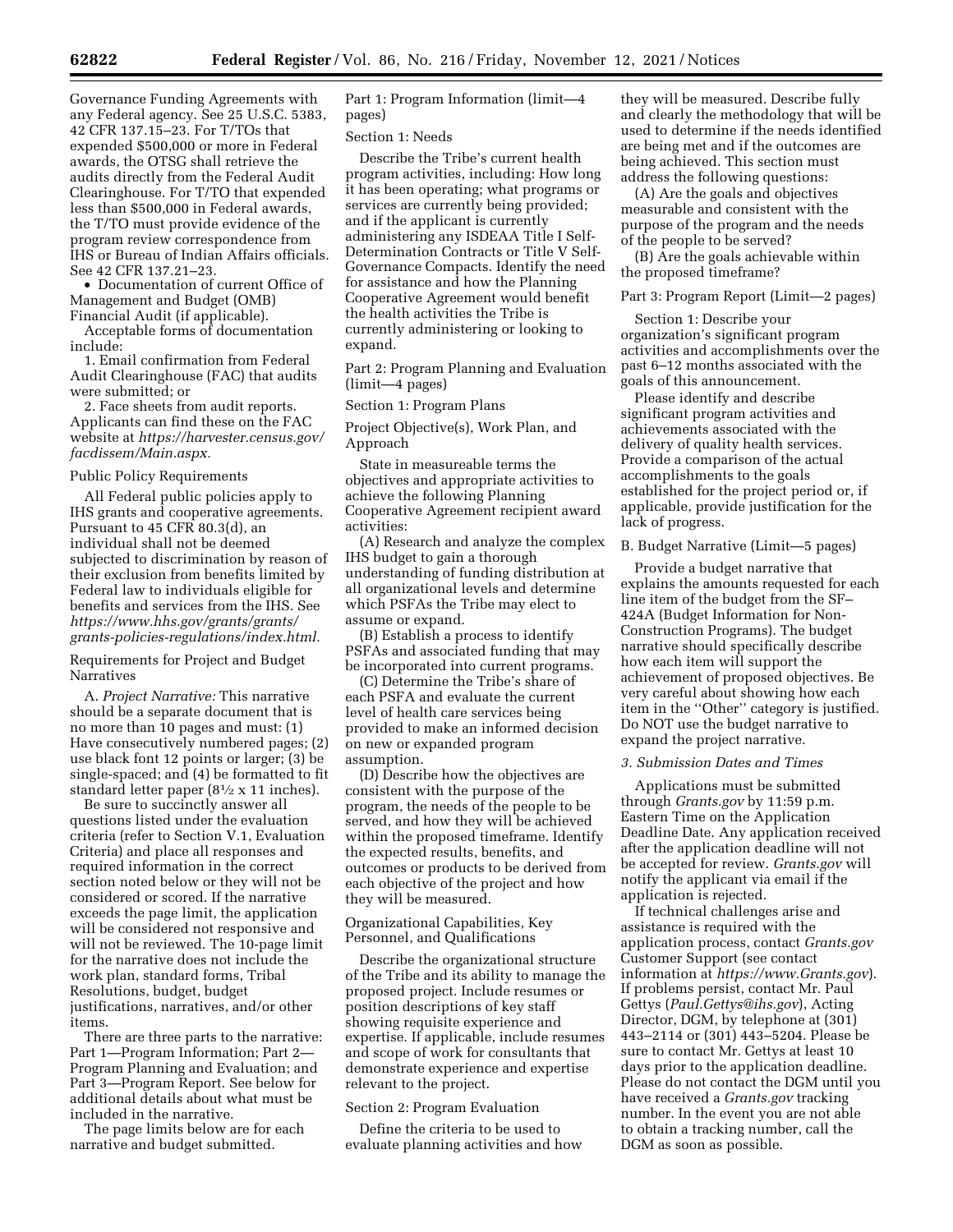The IHS will not acknowledge receipt of applications.

#### *4. Intergovernmental Review*

Executive Order 12372 requiring intergovernmental review is not applicable to this program.

### *5. Funding Restrictions*

• Pre-award costs are not allowable.

• The available funds are inclusive of direct and indirect costs.

• Only one cooperative agreement may be awarded per applicant.

#### *6. Electronic Submission Requirements*

All applications must be submitted via *Grants.gov*. Please use the *[https://](https://www.Grants.gov) [www.Grants.gov](https://www.Grants.gov)* website to submit an application. Find the application by selecting the ''Search Grants'' link on the homepage. Follow the instructions for submitting an application under the Package tab. No other method of application submission is acceptable.

If the applicant cannot submit an application through *Grants.gov*, a waiver must be requested. Prior approval must be requested and obtained from Mr. Paul Gettys, Acting Director, DGM. A written waiver request must be sent to *[GrantsPolicy@ihs.gov](mailto:GrantsPolicy@ihs.gov)*  with a copy to *[Paul.Gettys@ihs.gov.](mailto:Paul.Gettys@ihs.gov)* The waiver request must: (1) Be documented in writing (emails are acceptable) before submitting an application by some other method, and (2) include clear justification for the need to deviate from the required application submission process.

Once the waiver request has been approved, the applicant will receive a confirmation of approval email containing submission instructions. A copy of the written approval must be included with the application that is submitted to the DGM. Applications that are submitted without a copy of the signed waiver from the Acting Director of the DGM will not be reviewed. The Grants Management Officer of the DGM will notify the applicant via email of this decision. Applications submitted under waiver must be received by the DGM no later than 5:00 p.m. Eastern Time on the Application Deadline Date. Late applications will not be accepted for processing. Applicants that do not register for both the System for Award Management (SAM) and *Grants.gov*  and/or fail to request timely assistance with technical issues will not be considered for a waiver to submit an application via alternative method.

Please be aware of the following:

• Please search for the application package in *<https://www.Grants.gov>* by entering the Assistance Listing (CFDA) number or the Funding Opportunity

Number. Both numbers are located in the header of this announcement.

• If you experience technical challenges while submitting your application, please contact *Grants.gov*  Customer Support (see contact information at *<https://www.Grants.gov>*).

• Upon contacting *Grants.gov*, obtain a tracking number as proof of contact. The tracking number is helpful if there are technical issues that cannot be resolved and a waiver from the agency must be obtained.

• Applicants are strongly encouraged not to wait until the deadline date to begin the application process through *Grants.gov* as the registration process for SAM and *Grants.gov* could take up to 20 working days.

• Please follow the instructions on *Grants.gov* to include additional documentation that may be requested by this funding announcement.

• Applicants must comply with any page limits described in this funding announcement.

• After submitting the application, the applicant will receive an automatic acknowledgment from *Grants.gov* that contains a *Grants.gov* tracking number. The IHS will not notify the applicant that the application has been received.

# Dun and Bradstreet (D&B) Data Universal Numbering System (DUNS)

Applicants and grantee organizations are required to obtain a DUNS number and maintain an active registration in the SAM database. The DUNS number is a unique 9-digit identification number provided by D&B that uniquely identifies each entity. The DUNS number is site specific; therefore, each distinct performance site may be assigned a DUNS number. Obtaining a DUNS number is easy, and there is no charge. To obtain a DUNS number, please access the request service through *[https://fedgov.dnb.com/](https://fedgov.dnb.com/webform)  [webform,](https://fedgov.dnb.com/webform)* or call (866) 705–5711.

The Federal Funding Accountability and Transparency Act of 2006, as amended (''Transparency Act''), requires all HHS recipients to report information on sub-awards. Accordingly, all IHS grantees must notify potential first-tier sub-recipients that no entity may receive a first-tier sub-award unless the entity has provided its DUNS number to the prime grantee organization. This requirement ensures the use of a universal identifier to enhance the quality of information available to the public pursuant to the Transparency Act.

## System for Award Management (SAM)

Organizations that are not registered with SAM must have a DUNS number

first, then access the SAM online registration through the SAM home page at *<https://sam.gov>* (U.S. organizations will also need to provide an Employer Identification Number from the Internal Revenue Service that may take an additional 2–5 weeks to become active). Please see *SAM.gov* for details on the registration process and timeline. Registration with the SAM is free of charge but can take several weeks to process. Applicants may register online at *[https://sam.gov.](https://sam.gov)* 

Additional information on implementing the Transparency Act, including the specific requirements for DUNS and SAM, are available on the DGM Grants Management, Policy Topics web page at *[https://www.ihs.gov/dgm/](https://www.ihs.gov/dgm/policytopics/) [policytopics/.](https://www.ihs.gov/dgm/policytopics/)* 

# **V. Application Review Information**

Possible points assigned to each section are noted in parentheses. The 10-page project narrative should be written in a manner that is clear to outside reviewers unfamiliar with prior related activities of the applicant. It should be well organized, succinct, and contain all information necessary for reviewers to fully understand the project. Attachments requested in the criteria do not count toward the page limit for the project narrative. Points will be assigned to each evaluation criteria adding up to a total of 100 possible points. Points are assigned as follows:

#### *1. Evaluation Criteria*

A. Introduction and Need for Assistance (25 Points)

Describe the Tribe's current health program activities, including: How long it has been operating, what programs or services are currently being provided, and if the applicant is currently administering any ISDEAA Title I Self-Determination Contracts or Title V Self-Governance Compacts. Identify the need for assistance and how the Planning Cooperative Agreement would benefit the health activities the Tribe is currently administering and/or looking to expand.

B. Project Objective(s), Work Plan, and Approach (25 Points)

State in measurable terms the objectives and appropriate activities to achieve the following Planning Cooperative Agreement recipient award activities:

(1) Research and analyze the complex IHS budget to gain a thorough understanding of funding distribution at all organizational levels and determine which PSFAs the Tribe may elect to assume or expand.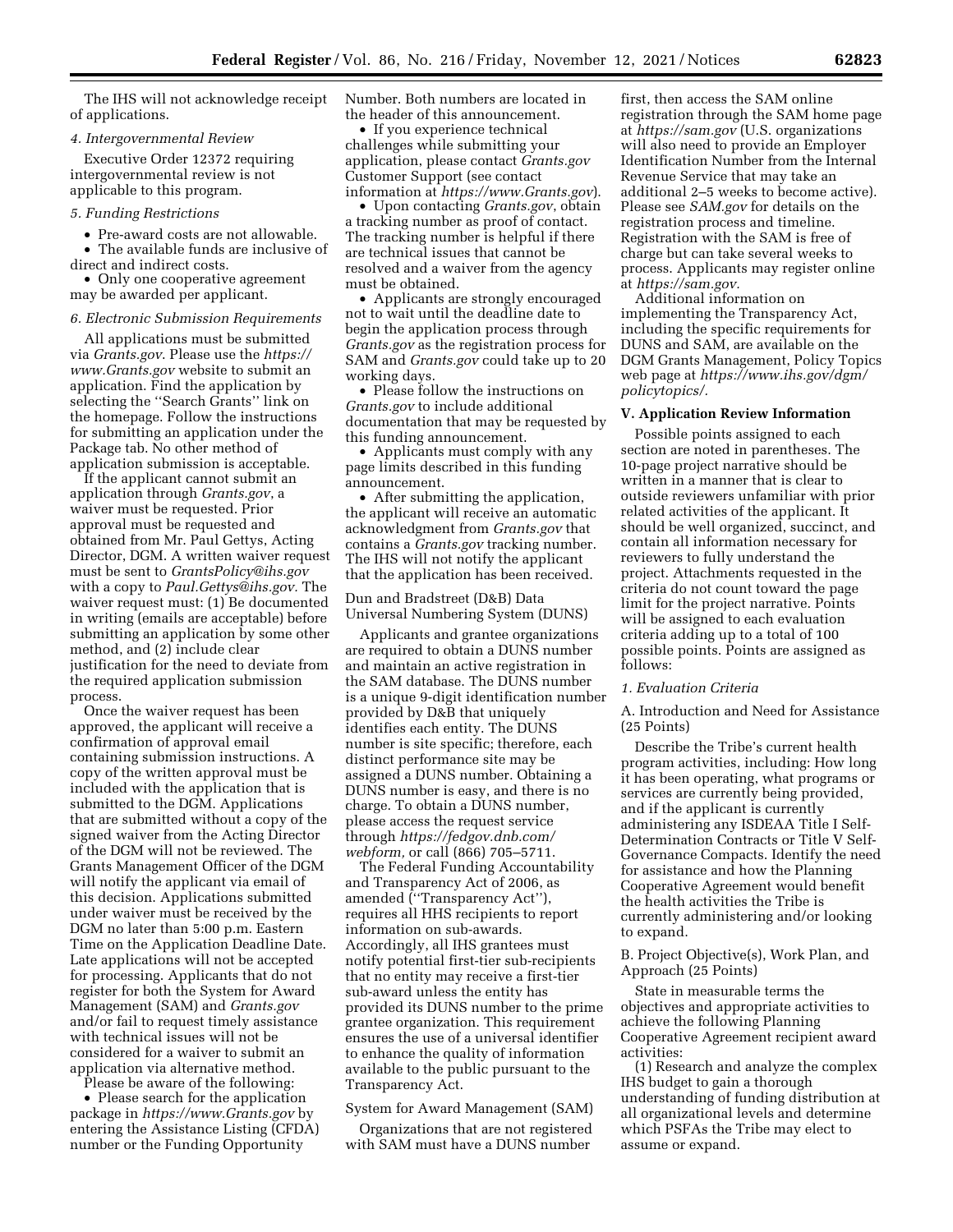(2) Establish a process to identify PSFAs and associated funding that may be incorporated into current programs. (3) Determine the Tribe's share of

each PSFA and evaluate the current level of health care services being provided to make an informed decision on new or expanded program assumption. (4) Describe how the objectives are

consistent with the purpose of the program, the needs of the people to be served, and how they will be achieved within the proposed timeframe. Identify the expected results, benefits, and outcomes or products to be derived from each objective of the project.

#### C. Program Evaluation (25 Points)

Define the criteria to be used to evaluate planning activities and how they will be measured. Clearly describe the methodologies and parameters that will be used to determine if the needs identified are being met and if the outcomes identified are being achieved. Are the goals and objectives measurable and consistent with the purpose of the program and meet the needs of the people to be served? Are they achievable within the proposed timeframe? Describe how the assumption of PSFAs enhances sustainable health delivery. Ensure the measurement includes activities that will lead to sustainability.

D. Organizational Capabilities, Key Personnel, and Qualifications (15 Points)

Describe the organizational structure of the Tribe and its ability to manage the proposed project. Include resumes or position descriptions of key staff showing requisite experience and expertise. If applicable, include resumes and scope of work for consultants that demonstrate experience and expertise relevant to the project.

# E. Categorical Budget and Budget Justification (10 Points)

Submit a budget with a narrative describing the budget request and matching the scope of work described in the project narrative. Justify all expenditures identifying reasonable and allowable costs necessary to accomplish the goals and objectives as outlined in

the project narrative. Additional documents can be uploaded as Other Attachments in *Grants.gov.* These can include: • Work plan, logic model, and/or

timeline for proposed objectives. • Position descriptions for key staff. • Resumes of key staff that reflect

current duties. • Consultant or contractor proposed scope of work and letter of commitment (if applicable).

• Current Indirect Cost Rate Agreement.

• Organizational chart.

• Map of area identifying project location(s).

• Additional documents to support narrative (*i.e.,* data tables, key news articles, etc.).

# *2. Review and Selection*

Each application will be prescreened for eligibility and completeness as outlined in the funding announcement. Applications that meet the eligibility criteria shall be reviewed for merit by the Objective Review Committee (ORC) based on evaluation criteria. Incomplete applications and applications that are not responsive to the administrative thresholds (budget limit, project period limit) will not be referred to the ORC and will not be funded. The applicant will be notified of this determination.

Applicants must address all program requirements and provide all required documentation.

# *3. Notifications of Disposition*

All applicants will receive an Executive Summary Statement from the IHS OTSG within 30 days of the conclusion of the ORC outlining the strengths and weaknesses of their application. The summary statement will be sent to the Authorizing Official identified on the face page (SF–424) of the application.

# A. Award Notices for Funded Applications

The NoA is the authorizing document for which funds are dispersed to the approved entities and reflects the amount of Federal funds awarded, the purpose of the grant, the terms and conditions of the award, the effective date of the award, and the budget/ project period. Each entity approved for funding must have a user account in GrantSolutions in order to retrieve the NoA. Please see the Agency Contacts list in Section VII for the systems contact information.

## B. Approved but Unfunded Applications

Approved applications not funded due to lack of available funds will be held for 1 year. If funding becomes available during the course of the year, the application may be reconsidered.

**Note:** Any correspondence other than the official NoA executed by an IHS grants management official announcing to the project director that an award has been made to their organization is not an authorization to implement their program on behalf of the IHS.

# **VI. Award Administration Information**

# *1. Administrative Requirements*

Awards issued under this announcement are subject to, and are administered in accordance with, the following regulations and policies:

A. The criteria as outlined in this program announcement.

B. Administrative Regulations for Grants:

• Uniform Administrative Requirements, Cost Principles, and Audit Requirements for HHS Awards currently in effect or implemented during the period of award, other Department regulations and policies in effect at the time of award, and applicable statutory provisions. At the time of publication, this includes 45 CFR part 75, at *[https://www.govinfo.gov/](https://www.govinfo.gov/content/pkg/CFR-2020-title45-vol1/pdf/CFR-2020-title45-vol1-part75.pdf) [content/pkg/CFR-2020-title45-vol1/pdf/](https://www.govinfo.gov/content/pkg/CFR-2020-title45-vol1/pdf/CFR-2020-title45-vol1-part75.pdf) [CFR-2020-title45-vol1-part75.pdf.](https://www.govinfo.gov/content/pkg/CFR-2020-title45-vol1/pdf/CFR-2020-title45-vol1-part75.pdf)* 

• Please review all HHS regulatory provisions for Termination at 45 CFR 75.372, at *[https://www.ecfr.gov/cgi-bin/](https://www.ecfr.gov/cgi-bin/retrieveECFR?gp&SID=2970eec67399fab1413ede53d7895d99&mc=true&n=pt45.1.75&r=PART&ty=HTML&se45.1.75_1372#se45.1.75_1372) [retrieveECFR?gp&SID=](https://www.ecfr.gov/cgi-bin/retrieveECFR?gp&SID=2970eec67399fab1413ede53d7895d99&mc=true&n=pt45.1.75&r=PART&ty=HTML&se45.1.75_1372#se45.1.75_1372) [2970eec67399fab1413](https://www.ecfr.gov/cgi-bin/retrieveECFR?gp&SID=2970eec67399fab1413ede53d7895d99&mc=true&n=pt45.1.75&r=PART&ty=HTML&se45.1.75_1372#se45.1.75_1372) [ede53d7895d99&mc=true&n=](https://www.ecfr.gov/cgi-bin/retrieveECFR?gp&SID=2970eec67399fab1413ede53d7895d99&mc=true&n=pt45.1.75&r=PART&ty=HTML&se45.1.75_1372#se45.1.75_1372)* [pt45.1.75&r=PART&ty=HTML](https://www.ecfr.gov/cgi-bin/retrieveECFR?gp&SID=2970eec67399fab1413ede53d7895d99&mc=true&n=pt45.1.75&r=PART&ty=HTML&se45.1.75_1372#se45.1.75_1372) *[&se45.1.75](https://www.ecfr.gov/cgi-bin/retrieveECFR?gp&SID=2970eec67399fab1413ede53d7895d99&mc=true&n=pt45.1.75&r=PART&ty=HTML&se45.1.75_1372#se45.1.75_1372)*\_*1372#se45.1.75*\_*1372.*  C. Grants Policy:

• HHS Grants Policy Statement, Revised January 2007, at *[https://](https://www.hhs.gov/sites/default/files/grants/grants/policies-regulations/hhsgps107.pdf) [www.hhs.gov/sites/default/files/grants/](https://www.hhs.gov/sites/default/files/grants/grants/policies-regulations/hhsgps107.pdf) [grants/policies-regulations/](https://www.hhs.gov/sites/default/files/grants/grants/policies-regulations/hhsgps107.pdf)  [hhsgps107.pdf.](https://www.hhs.gov/sites/default/files/grants/grants/policies-regulations/hhsgps107.pdf)* 

D. Cost Principles:

• Uniform Administrative Requirements for HHS Awards, ''Cost Principles,'' at 45 CFR part 75 subpart E.

E. Audit Requirements:

• Uniform Administrative Requirements for HHS Awards, ''Audit Requirements,'' at 45 CFR part 75 subpart F.

F. As of August 13, 2020, 2 CFR 200 was updated to include a prohibition on certain telecommunications and video surveillance services or equipment. This prohibition is described in 2 CFR 200.216. This will also be described in the terms and conditions of every IHS grant and cooperative agreement awarded on or after August 13, 2020.

### *2. Indirect Costs*

This section applies to all recipients that request reimbursement of indirect costs (IDC) in their application budget. In accordance with HHS Grants Policy Statement, Part II–27, the IHS requires applicants to obtain a current IDC rate agreement and submit it to the DGM prior to the DGM issuing an award. The rate agreement must be prepared in accordance with the applicable cost principles and guidance as provided by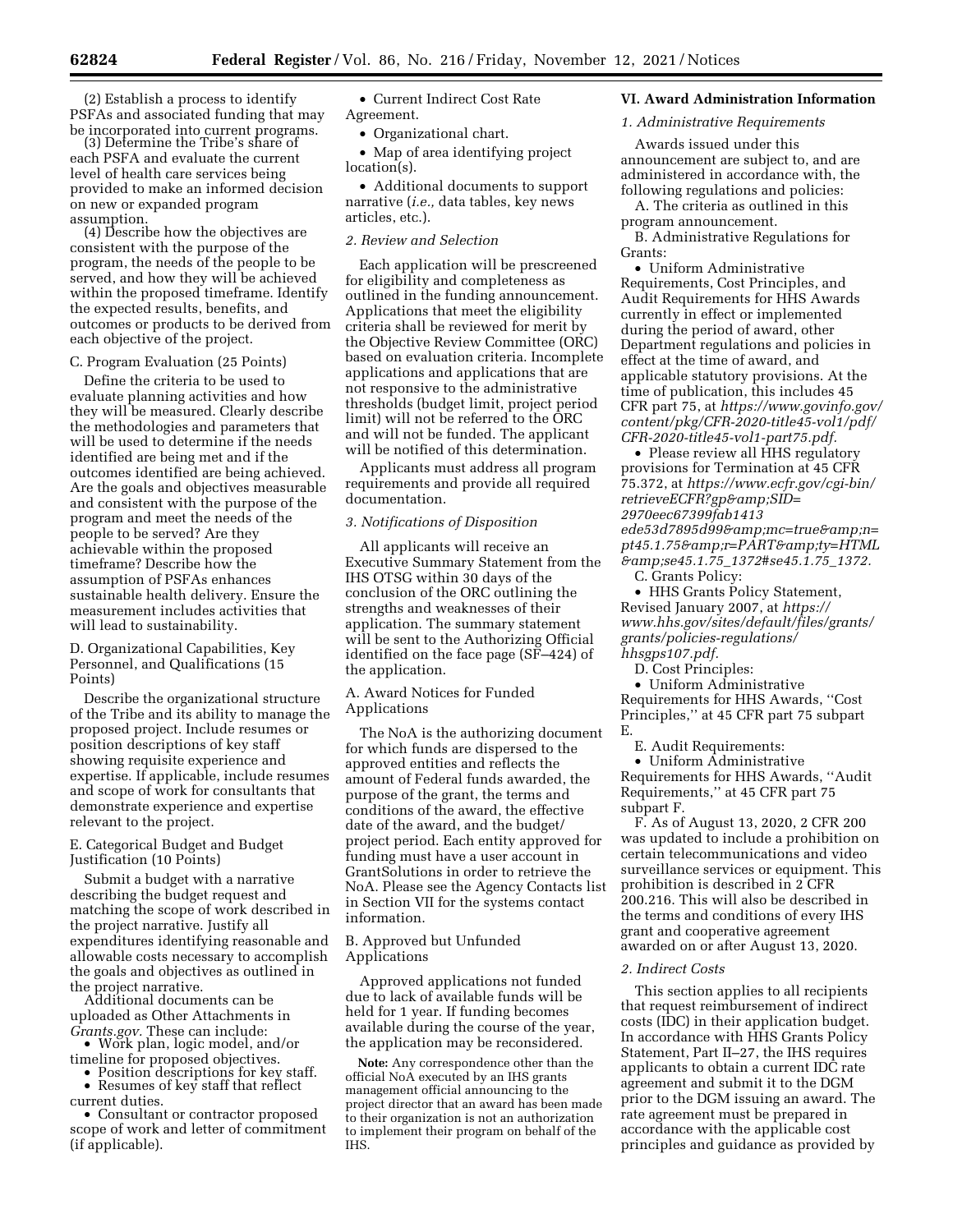the cognizant agency or office. A current rate covers the applicable grant activities under the current award's budget period. If the current rate agreement is not on file with the DGM at the time of award, the IDC portion of the budget will be restricted. The restrictions remain in place until the current rate agreement is provided to the DGM.

Per 45 CFR 75.414(f) Indirect (F&A) costs, ''any non-Federal entity (NFE) [*i.e.*, applicant] that has never received a negotiated indirect cost rate, . . . may elect to charge a de minimis rate of 10 percent of modified total direct costs which may be used indefinitely. As described in Section 75.403, costs must be consistently charged as either indirect or direct costs, but may not be double charged or inconsistently charged as both. If chosen, this methodology once elected must be used consistently for all Federal awards until such time as the NFE chooses to negotiate for a rate, which the NFE may apply to do at any time.''

Electing to charge a de minimis rate of 10 percent only applies to applicants that have never received an approved negotiated indirect cost rate from HHS or another cognizant federal agency. Applicants awaiting approval of their indirect cost proposal may request the 10 percent de minimis rate. When the applicant chooses this method, costs included in the indirect cost pool must not be charged as direct costs to the grant.

Available funds are inclusive of direct and appropriate indirect costs. Approved indirect funds are awarded as part of the award amount, and no additional funds will be provided.

Generally, IDC rates for IHS grantees are negotiated with the Division of Cost Allocation at *<https://rates.psc.gov/>* or the Department of the Interior (Interior Business Center) at *[https://ibc.doi.gov/](https://ibc.doi.gov/ICS/tribal) [ICS/tribal.](https://ibc.doi.gov/ICS/tribal)* For questions regarding the indirect cost policy, please call the Grants Management Specialist listed under ''Agency Contacts'' or the main DGM office at (301) 443–5204.

## *3. Reporting Requirements*

The grantee must submit required reports consistent with the applicable deadlines. Failure to submit required reports within the time allowed may result in suspension or termination of an active grant, withholding of additional awards for the project, or other enforcement actions such as withholding of payments or converting to the reimbursement method of payment. Continued failure to submit required reports may result in the imposition of special award provisions

and/or the non-funding or non-award of other eligible projects or activities. This requirement applies whether the delinquency is attributable to the failure of the awardee organization or the individual responsible for preparation of the reports. Per DGM policy, all reports must be submitted electronically by attaching them as a ''Grant Note'' in GrantSolutions. Personnel responsible for submitting reports will be required to obtain a login and password for GrantSolutions. Please see the Agency Contacts list in Section VII for the systems contact information.

The reporting requirements for this program are noted below.

# A. Progress Reports

Program progress reports are required semi-annually. The progress reports are due within 30 days after the reporting period ends (specific dates will be listed in the NoA Terms and Conditions). These reports must include a brief comparison of actual accomplishments to the goals established for the period, a summary of progress to date or, if applicable, provide sound justification for the lack of progress, and other pertinent information as required. A final report must be submitted within 90 days of expiration of the period of performance.

## B. Financial Reports

Federal Cash Transaction Reports are due 30 days after the close of every calendar quarter to the Payment Management Services at *[https://](https://pms.psc.gov) [pms.psc.gov.](https://pms.psc.gov)* Failure to submit timely reports may result in adverse award actions blocking access to funds.

A Federal Financial Report is due 90 days after the end of the Period of Performance.

Grantees are responsible and accountable for reporting accurate information on all required reports: The Progress Reports, the Federal Cash Transaction Report, and the Federal Financial Report.

C. Federal Sub-Award Reporting System (FSRS)

This award may be subject to the Transparency Act sub-award and executive compensation reporting requirements of 2 CFR part 170.

The Transparency Act requires the OMB to establish a single searchable database, accessible to the public, with information on financial assistance awards made by Federal agencies. The Transparency Act also includes a requirement for recipients of Federal grants to report information about firsttier sub-awards and executive

compensation under Federal assistance awards.

The IHS has implemented a Term of Award into all IHS Standard Terms and Conditions, NoAs, and funding announcements regarding the FSRS reporting requirement. This IHS Term of Award is applicable to all IHS grant and cooperative agreements issued on or after October 1, 2010, with a \$25,000 sub-award obligation threshold met for any specific reporting period.

For the full IHS award term implementing this requirement and additional award applicability information, visit the DGM Grants Management website at *[https://](https://www.ihs.gov/dgm/policytopics/) [www.ihs.gov/dgm/policytopics/.](https://www.ihs.gov/dgm/policytopics/)* 

D. Compliance With Executive Order 13166 Implementation of Services Accessibility Provisions for All Grant Application Packages and Funding Opportunity Announcements

Should you successfully compete for an award, recipients of Federal financial assistance (FFA) from HHS must administer their programs in compliance with Federal civil rights laws that prohibit discrimination on the basis of race, color, national origin, disability, age and, in some circumstances, religion, conscience, and sex (including gender identity, sexual orientation, and pregnancy). This includes ensuring programs are accessible to persons with limited English proficiency and persons with disabilities. The HHS Office for Civil Rights provides guidance on complying with civil rights laws enforced by HHS. Please see *[https://www.hhs.gov/civil](https://www.hhs.gov/civil-rights/for-providers/provider-obligations/index.html)[rights/for-providers/provider](https://www.hhs.gov/civil-rights/for-providers/provider-obligations/index.html)[obligations/index.html](https://www.hhs.gov/civil-rights/for-providers/provider-obligations/index.html)* and *[https://](https://www.hhs.gov/civil-rights/for-individuals/nondiscrimination/index.html) [www.hhs.gov/civil-rights/for](https://www.hhs.gov/civil-rights/for-individuals/nondiscrimination/index.html)[individuals/nondiscrimination/](https://www.hhs.gov/civil-rights/for-individuals/nondiscrimination/index.html)  [index.html.](https://www.hhs.gov/civil-rights/for-individuals/nondiscrimination/index.html)* 

• Recipients of FFA must ensure that their programs are accessible to persons with limited English proficiency. For guidance on meeting your legal obligation to take reasonable steps to ensure meaningful access to your programs or activities by limited English proficiency individuals, see *[https://](https://www.hhs.gov/civil-rights/for-individuals/special-topics/limited-english-proficiency/fact-sheet-guidance/index.html) [www.hhs.gov/civil-rights/for](https://www.hhs.gov/civil-rights/for-individuals/special-topics/limited-english-proficiency/fact-sheet-guidance/index.html)[individuals/special-topics/limited](https://www.hhs.gov/civil-rights/for-individuals/special-topics/limited-english-proficiency/fact-sheet-guidance/index.html)[english-proficiency/fact-sheet-guidance/](https://www.hhs.gov/civil-rights/for-individuals/special-topics/limited-english-proficiency/fact-sheet-guidance/index.html)  [index.html](https://www.hhs.gov/civil-rights/for-individuals/special-topics/limited-english-proficiency/fact-sheet-guidance/index.html)* and *[https://www.lep.gov.](https://www.lep.gov)* 

• For information on your specific legal obligations for serving qualified individuals with disabilities, including reasonable modifications and making services accessible to them, see *[https://](https://www.hhs.gov/ocr/civilrights/understanding/disability/index.html)  [www.hhs.gov/ocr/civilrights/](https://www.hhs.gov/ocr/civilrights/understanding/disability/index.html) [understanding/disability/index.html.](https://www.hhs.gov/ocr/civilrights/understanding/disability/index.html)* 

• HHS funded health and education programs must be administered in an environment free of sexual harassment.